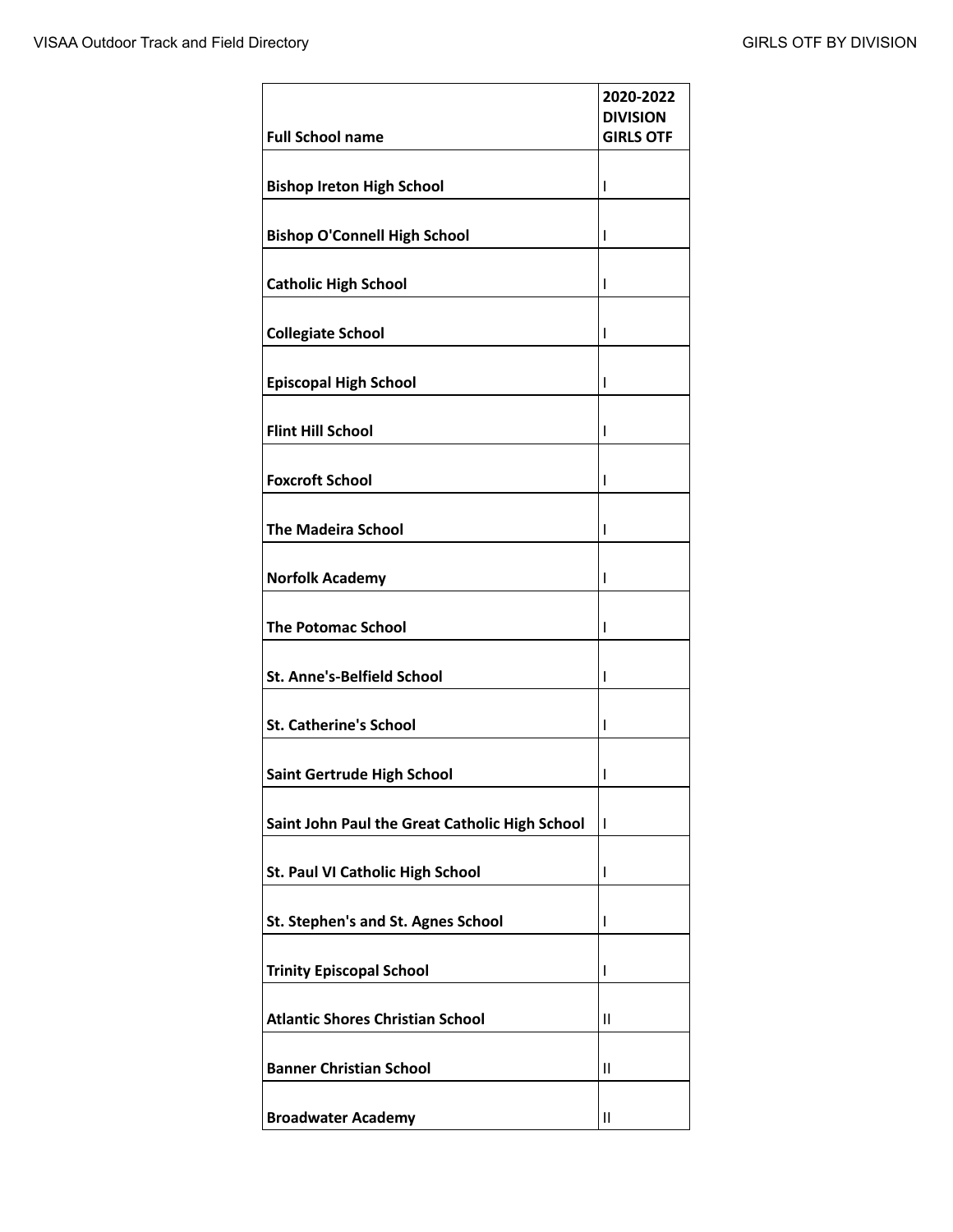| <b>Full School name</b>                | 2020-2022<br><b>DIVISION</b><br><b>GIRLS OTF</b> |
|----------------------------------------|--------------------------------------------------|
| <b>Cape Henry Collegiate</b>           | $\mathsf{II}$                                    |
| <b>The Carmel School</b>               | $\mathsf{II}$                                    |
| <b>Christ Chapel Academy</b>           | $\mathsf{II}$                                    |
| <b>Eastern Mennonite School</b>        | $\mathsf{II}$                                    |
| <b>Fredericksburg Christian School</b> | $\mathsf{II}$                                    |
| <b>Greenbrier Christian Academy</b>    | $\mathbf{I}$                                     |
| <b>Grove Christian School</b>          | $\mathsf{II}$                                    |
| <b>Hampton Christian Academy</b>       | $\mathsf{II}$                                    |
| <b>Hampton Roads Academy</b>           | $\mathsf{II}$                                    |
| <b>King Abdullah Academy</b>           | Ш                                                |
| <b>Lynnhaven School</b>                | $\mathsf{II}$                                    |
| <b>Massanutten Military Academy</b>    | Ш                                                |
| <b>Nansemond-Suffolk Academy</b>       | $\mathsf{II}$                                    |
| <b>The New Community School</b>        | Ш                                                |
| <b>New Covenant Schools</b>            | $\mathsf{II}$                                    |
| <b>Norfolk Christian Schools</b>       | $\mathsf{II}$                                    |
| <b>North Cross School</b>              | $\mathsf{II}$                                    |
| <b>Oakcrest School</b>                 | $\mathsf{II}$                                    |
| Peninsula Catholic High School         | $\mathsf{II}$                                    |
| <b>Randolph-Macon Academy</b>          | $\mathsf{II}$                                    |